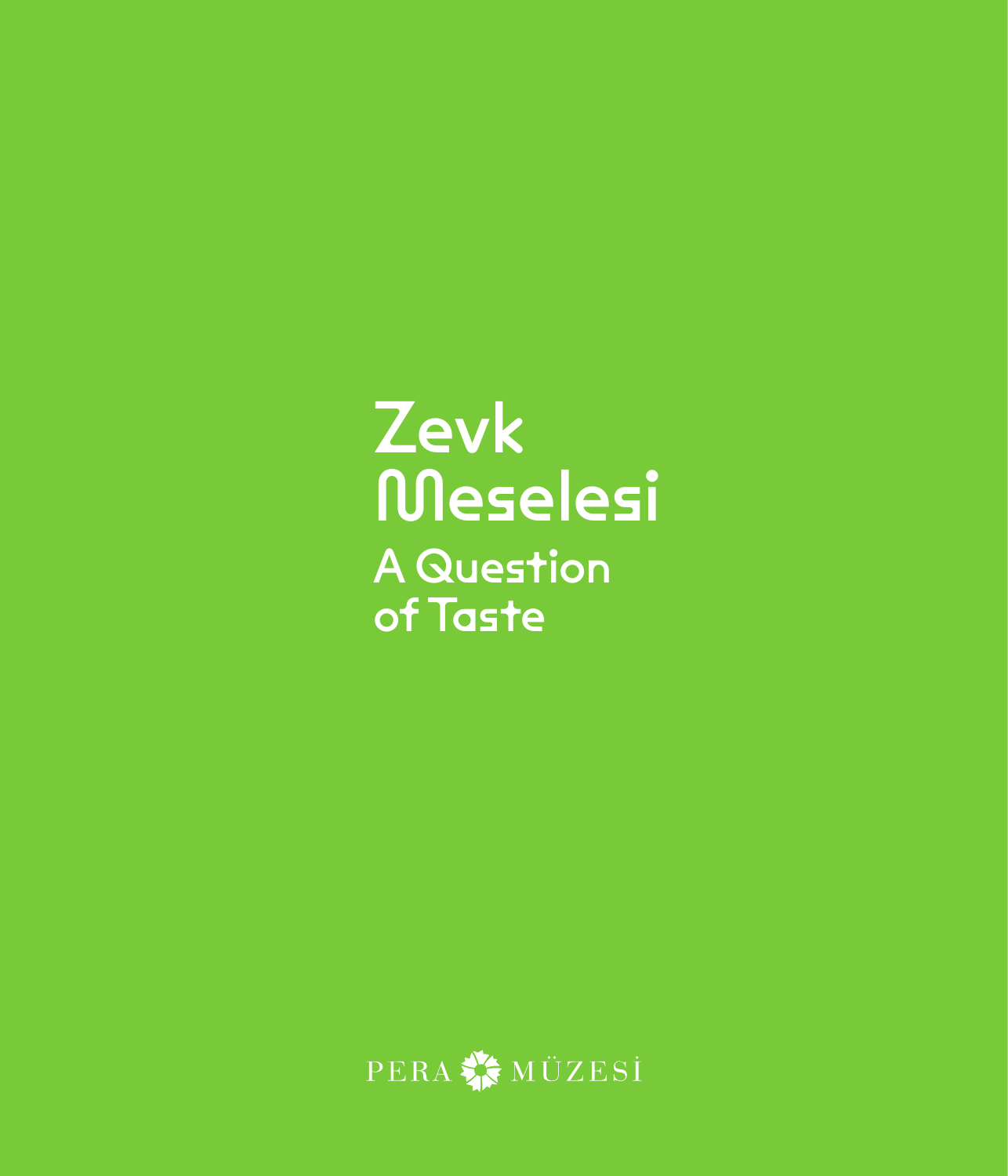### **Zevk Meselesi** | A Question of Taste

Sergi Kataloğu I Exhibition Catalogue Pera Müzesi Yayını I Pera Museum Publication 104 İstanbul, Şubat I February 2021 **Xxxxxx** 

Katalog I Catalogue Yayına Hazırlayanlar I Production Editors Ulya Soley, Begüm Akkoyunlu Ersöz, Yasemin Ülgen

Koordinatör I Coordinator Zeynep Ögel

Çeviri I Translation Türkçe – İngilizce I Turkish – English: Neylan Bağcıoğlu İngilizce – Türkçe I English – Turkish: Serhat Uyurkulak

İngilizce Düzelti I English Copyediting Matt Hanson

Grafik Tasarım I Graphic Design Cem Kozar, Işıl Ünal, Oya Çitçi– PATTU

### Renk Ayrımı ve Baskı I Colour Separation and Printing

MAS Matbacılık San. Ve Tic. A.Ş. Hamidiye Mah. Soğuksu Cad. No.3 34408 Kağıthane / İstanbul T.(0212) 294 1000 kitap@masmat.com.tr Sertifika No I Certificate No: 44686

© Suna ve İnan Kıraç Vakfı, Pera Müzesi Meşrutiyet Caddesi No: 65, 34430, Tepebaşı, İstanbul www.peramuzesi.org.tr Sertifika No I Certificate No: 12482

© Metin | Text – Yazarlar I Authors, 2021 © Fotoğraflar | Photos Uğur Ataç, Engin Şengenç s.I p. 38-39, 128-133, 174-175

Bu katalog, 23 Şubat – 6 Haziran 2021 tarihleri arasında Suna ve İnan Kıraç Vakfı Pera Müzesi'nde gerçekleşen *Zevk Meselesi* sergisi kapsamında yayımlanmıştır.

This catalogue is published on the occasion of the exhibition *A Question of Taste*, held at the Suna and İnan Kıraç Foundation, Pera Museum, between 23 February – 6 June 2021.



Sergi I Exhibition Küratör I Curator Ulya Soley

Proje Yöneticileri I Project Managers Begüm Akkoyunlu Ersöz, Yasemin Ülgen

Koordinatör I Coordinator Zeynep Ögel

Sergi Tasarımı I Exhibition Design Cem Kozar, Işıl Ünal, PATTU Serra Uludağ, Ömercan Çakır

Çeviri I Translation Türkçe – İngilizce I Turkish – English: Neylan Bağcıoğlu İngilizce – Türkçe I English - Turkish: Serhat Uyurkulak

Film ve Video Programı I Film and Video Programme Gizem Bayıksel

Öğrenme Programları I Learning Programmes Eda Göknar, Hazal Altun, Barış Bilgen, Ece Ögel

İletişim I Communication Irmak Wöber, Volkan Şenozan, Büşra Mutlu, Zeynep Kantemir, Grup 7

İdari İşler ve Teknik I Administrative Services and Technical Team Erdem Karabıyık, Ali Sadedemir, Uğur Çelikten

Restorasyon, Konservasyon I Restoration, Conservation Evren Kıvançer

Grafik Baskılar I Graphic Prints 3T Reklam, Date-ist

Kurulum I Installation Fiksatif

Sigorta I Insurance Kaynak & Mercan

### Nakliye I Transportation

Bergen International Movers

#### Teşekkürler I Acknowledgments

Institute Français de Turquie, Independent Curators International, Renova Otomat, Ali Giniger, Ben Eastham, Cara Monroe, Fabienne Stephan, Fatma Çolakoğlu, Gabriella Moore, Jeff Nolan, Joelle Araujo, John O'Doherty, Jülide Aral, Mari Spirito, Mathieu Durand, Melek Gencer, Nina Levent, Rebecca Mecklenborg, Ruth Phaneuf, Selin Tuncer, Stan de Natris, Tansa Mermerci, Taylan Aygün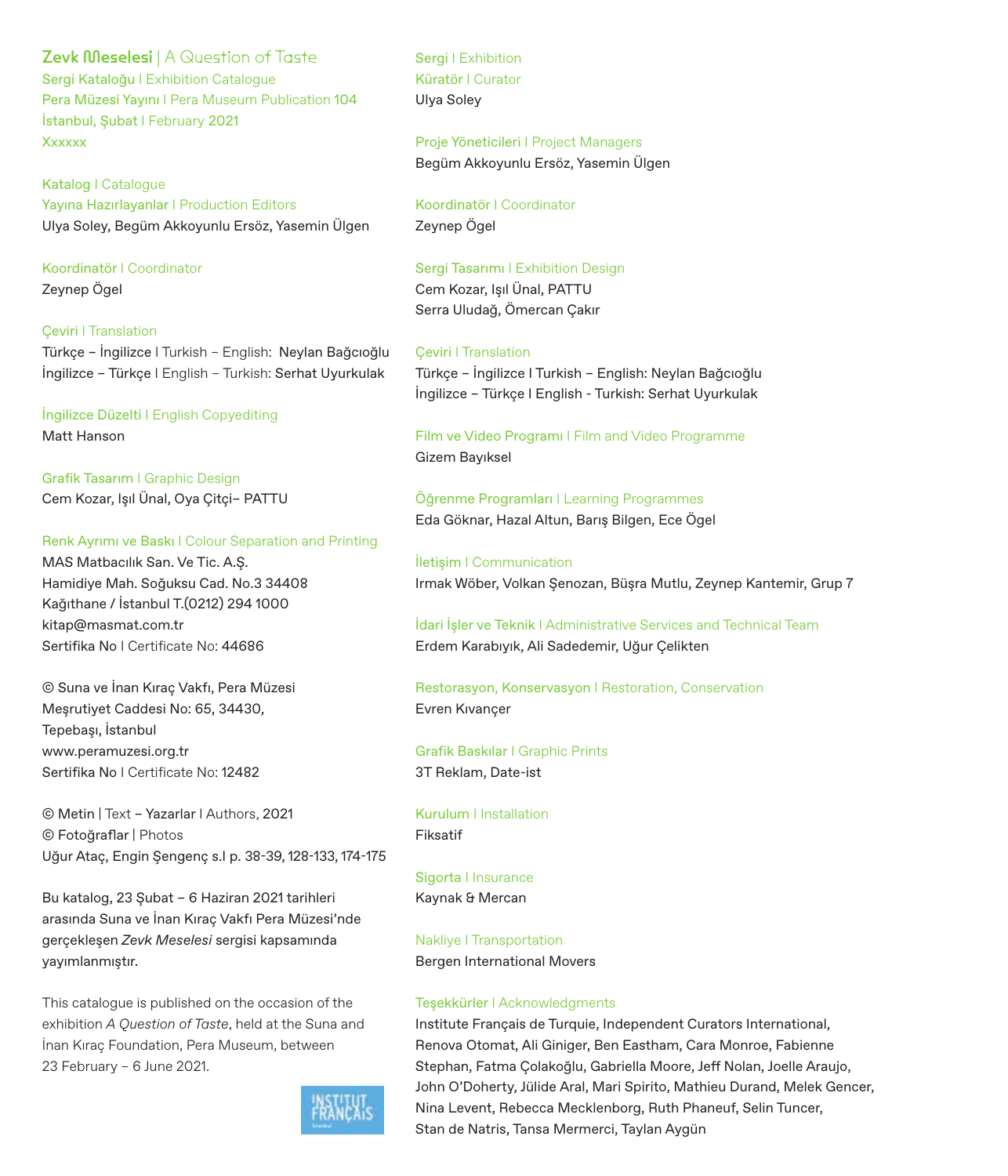### İçindekiler I Contents

- Sunuş, İnan ve İpek Kıraç **4**
- Zevk Meselesi, Ulya Soley **6**
- Kitsch'e Yeniden Bakış, Ruth Holliday & Tracey Potts **16**
- Hayat Bir Zamanlar Kitsch'ti, Chus Martinez **26**
- Bir Kitsch Envanteri Denemesi, Melis Tezkan **32**

### Katalog | Catologue

- Alex Da Corte & Jayson Musson **40**
- Bruno Miguel **48**
- Cameron Askin **56**
- FAILE **62**
- Farah Al Qasimi **66**
- Gülsün Karamustafa **82**
- Hayırlı Evlat **90**
- Miao Ying **96**
- Nick Cave **102**
- Olia Lialina **108**
- Pierre et Gilles **112**
- Slavs and Tatars **120**
- Volkan Aslan **126**
- Foreword, İnan and İpek Kıraç **136**
- A Question of Taste, Ulya Soley **138**
- Kitsch Revisited, Ruth Holliday & Tracey Potts **150**
- Life Used to Be Kitsch, Chus Martinez **160**
- An Attempt for a Kitsch Inventory, Melis Tezkan **166**
- Biyografiler I Biographies **176**
	- +

Yazıklar Listesi | Damaged List, biriken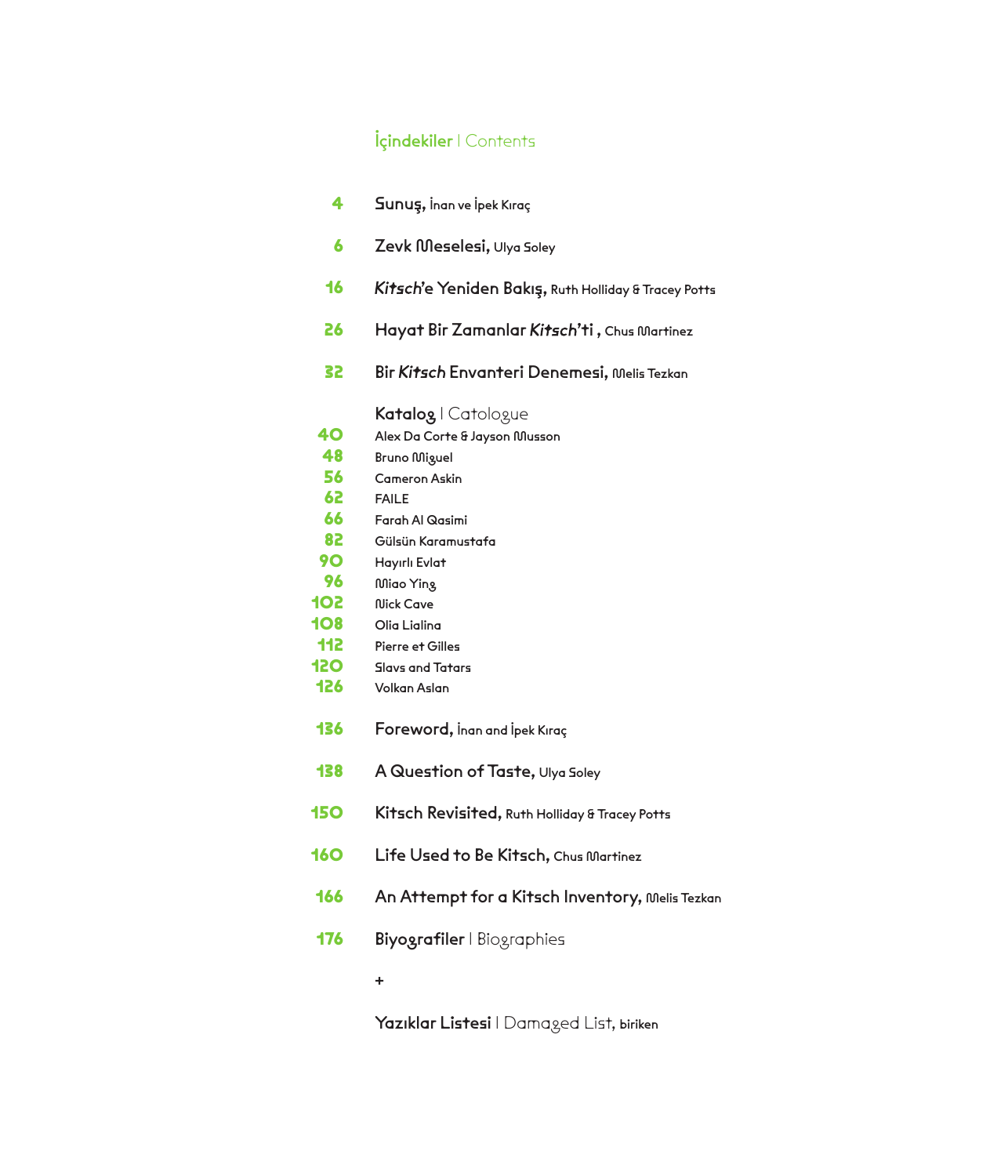# **A Question of Taste**

"Kitsch is the world as we would like it to be, not as it is; the capturing in a concrete thing of the most ineffable feelings and tenderest emotions."1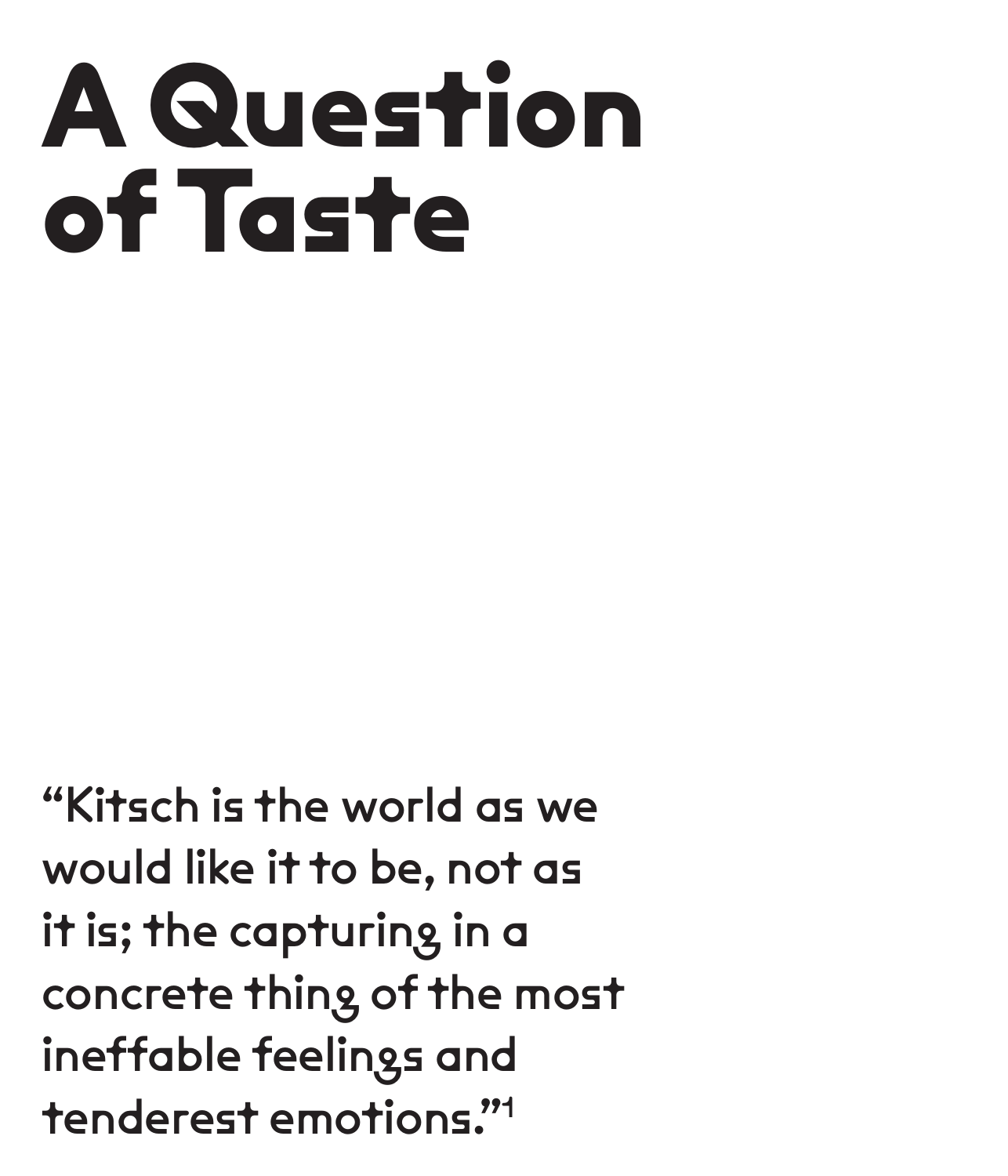A snow globe filled with glitter instead of snow. Transparent and plastic. The glitter falls on a single rose. A well-bloomed rose, with beautiful leaves. It stands on a transparent plastic plate situated right at the center of the globe, and is thus visible in exactly the same way from all sides of the globe. When the globe is shaken, the glitter begins to float around the rose, glowing in tones of vivid pink and green. If the internet was an object, it could have been this globe. Produced in China, transported to San Francisco to be sold, and sent to Turkey as a gift, this object reflects contemporary visual culture in every sense: its material, aesthetic, falsehood, and its reconciliation with its falsehood; the manner in which it transports the GIFs we are accustomed to encountering on the computer screen to our physical world; how it reminds us of the symbolic burden long-carried by the red rose while feeding off of the fact that it has been considered cool enough to be recently printed on sports socks; its transportability to geographies far away from its place of production and its capacity to appeal to a global "taste" that allows it to be received with the same enthusiasm wherever it goes. This globe is a great starting point for addressing the concepts we will be using to examine contemporary visual culture such as taste, aesthetics, class dispositions, mass culture and art, kitsch and *camp*, real and fake, physical and digital, "good" and "bad" taste.

*A Question of Taste* is a group exhibition that deals with kitsch, a concept whose meaning has shifted since the 19<sup>th</sup> century, and the intimate relationship this concept has established with today's visual culture as well as its critical role in shaping taste. The first part focuses on the concept of taste as a class indicator following a brief evaluation of how kitsch, as a concept that is highly difficult to define, has been addressed historically. The second part of the exhibition looks at the sense of aesthetics, and the values ascribed to the East and the West. Focusing on the rise of mass culture against high art, the third part finally aims to explore the rich uses of the concept of kitsch in dialogue with the artists whose works are included in the exhibition, and based on the relationship between art and visual culture that has been shaped in the process of transition from object culture to digital culture. It questions the concept of taste, which reinforces the separation of classes within the societal structure, through both objects, and the visual language that has dominated the internet since the early 90s.

The word kitsch, which has been used to describe cheap and popular paintings or sketches in post-industrial Germany, gradually transformed into a complex concept that found its place in various languages, untranslated. Most of the adjectives used to describe kitsch are negative. These include: tasteless, cheap, worthless, shallow, mediocre, decorative, bad, junk, fake, popular, fancy, copy, subclass, cliché, imitation, makeshift, plastic, synthetic, ugly, formulaic and mass appealing. In the 1930s, Herman Broch defined kitsch as the result of a simple issue of supply and demand. $2$  According to Broch, the demand for kitsch increases with the spread of its production. It is in this same period that Walter Benjamin also states that unlike art, kitsch doesn't require an intellectual effort or critical distance.<sup>3</sup> Subsequently, in 1939, Clement Greenberg writes his seminal art historical essay, "Avant-Garde and Kitsch." As one of the leading advocates of American modern art, Greenberg addresses art and kitsch as two opposing concepts; he is inspired by Kant's 18th century writings on taste and adopts a Marxist approach when discussing the dangers of kitsch*'s* infiltrating art. For Greenberg, "Kitsch is mechanical and operates by formulas. Kitsch is the epitome of all that is spurious in the life of our times. Kitsch pretends to demand nothing of its customers except their money – not even their time."4 The transformation of the class structure might have had an impact on the approach of the 1930s to kitsch. The fact that being a member of the upper class was contingent upon intellectual accumulation rather than economic power simultaneously required the positioning of kitsch against the avant-garde, and thus preserved the distant stance of art. Rather than representing membership in an economic or even a social group, taste aligns a person with other consumer affinities.<sup>5</sup> It was also during

139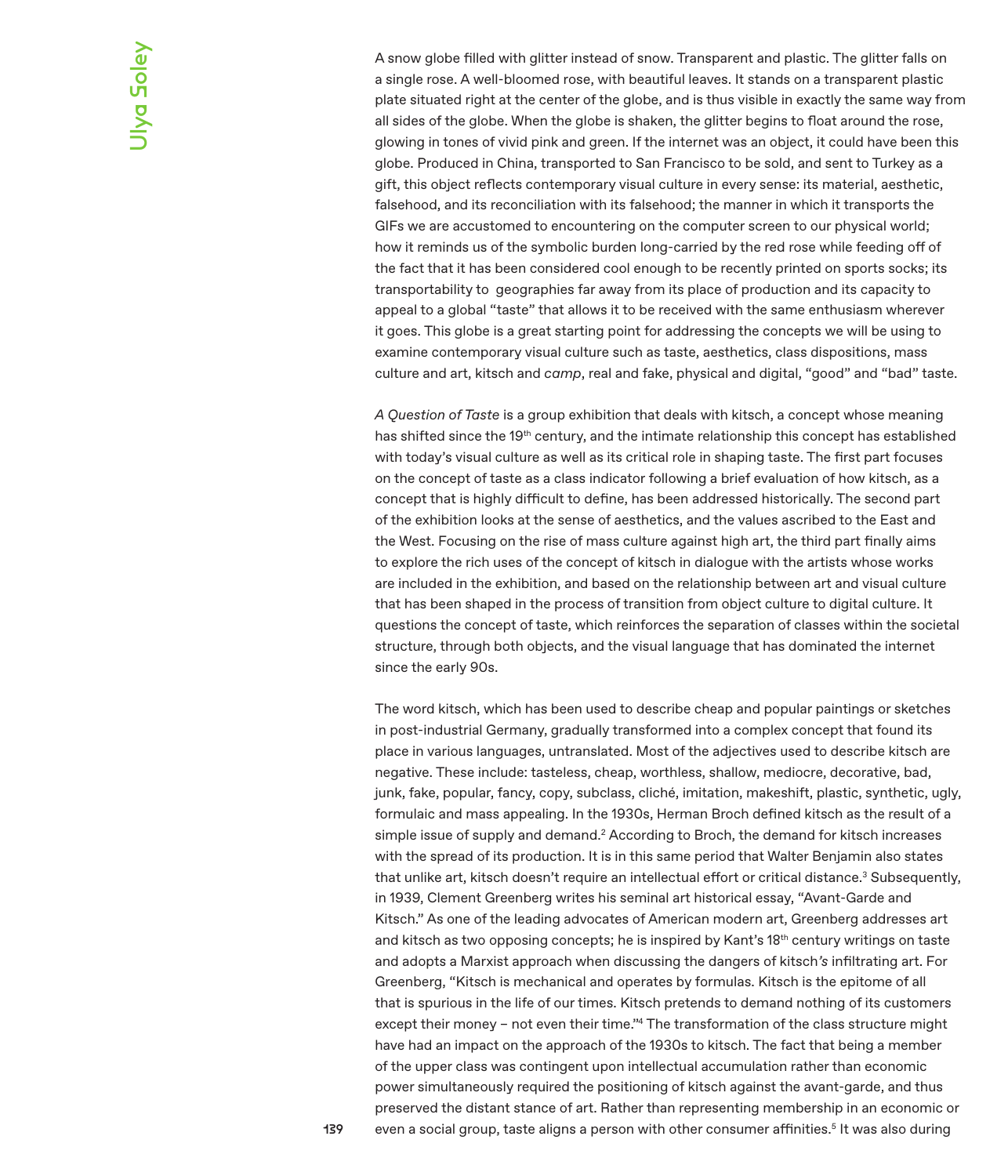this period that the male-dominated art world, which formed a union through taste, rejected and excluded the nature of kitsch, thus facilitating the advancement of the status of art in the face of this dichotomy.

In his 1962 essay titled, *The Structure of Bad Taste*, writer Umberto Eco evaluates Greenberg's essay. Eco states, "[…] not only does the avant-garde emerge as a reaction to the diffusion of Kitsch, but Kitsch keeps renewing itself and thriving on the very discoveries of the avant-garde."6 Eco finds the dialectic of kitsch and the avant-garde useful. Kitsch is not the only party that borrows in this relationship; avant-garde also frequently borrows from kitsch. Eco does not refrain from differentiating bad taste from good taste, but confirms that taste is not definable. On the other hand, Susan Sontag seeks to define the concept of *camp –* a concept that has become an ally of kitsch and that has also settled itself in Turkish with the same name – in her essay titled, "Notes on 'Camp'" published in 1964. She defines *camp* as the urban, apolitical, playful taste for the unnatural, that is, artificial and exaggerated. While it is not easy to describe and outline a particular taste, Sontag defines the taste she pinpoints using bullet points and examples. In this regard, "Notes on 'Camp'" is almost a *camp* manifesto. "*Camp* sees everything in quotation marks. [...] Camp is art that proposes itself seriously, but cannot be taken altogether seriously because it is 'too much'."7 It recommends that you establish a new relationship with seriousness and that you view it from a different perspective. "*Camp* taste turns its back on the good-bad axis of ordinary aesthetic judgment. […] It doesn't argue that the good is bad, or the bad is good", but motivates the reader to form a different "set of standards. [...] The sensibility of high culture has no monopoly upon refinement. Camp asserts that good taste is not simply good taste; that there exists, indeed, a good taste of bad taste."8 Sontag's essay is inspiring in terms of the manner in which it bends the boundaries between classes. She offers a new perspective on how taste can be independent of judgment, and identifies *camp* with the "love for human nature". And she concludes her essay with the ultimate camp statement: "it's good *because*  it's awful."9

By the 1970s, Jean Baudrillard identifies kitsch as a cultural category with the unreal, simulation and imitation. He positions it as an element of consumer society, in opposition to the beautiful and aesthetic.<sup>10</sup> Around the same time, Matei Calinescu links the recent reemergence of kitsch in the context of high art to the close relationship it establishes with irony.<sup>11</sup> Similar to Eco, Calinescu asserts that avant-garde and kitsch feed off each other, which he argues is proof of the complexity of kitsch as a concept. For him, kitsch is the result of romanticism's desire to escape reality, and is "one of the most bewildering and elusive categories of modern aesthetics."12 Calinescu also delineates the concepts of upper class and working-class kitsch. He describes kitsch as an internationally accepted "aesthetic lie" 13 that provides comfort to the viewer, as he continuously underscores how indescribable it is. Then in 1979, Pierre Bourdieu publishes his much-revered book, *Distinction*. Here, he focuses on the French bourgeoisie to discuss how judgment of taste can be an identification of class, and how some symbols shape the balances of power in social relations, adding, "Taste classifies the classifier."14 Drawing on the ideas of Bourdieu, Ali Artun proposes an evaluation of today: "The reality of Bourdieu's arguments in 1979 that art is a tool that reinforces class distinctions and social polarization, rather than one that unites people as it was hoped, is even more evident in today's museums, galleries, auctions, biennials and fairs."15

Giorgio Agamben, whose book *Taste* was published in the same year as *Distinction*, addresses truth and beauty as two opposing concepts: "Science knows the truth but cannot enjoy it, and that taste enjoys beauty, without being able to explain it."<sup>16</sup> For him, the aesthetics problem of taste arises from this duality: While Agamben defines aesthetic taste as "a knowledge not known", he defines political taste as one that is evaluated/judged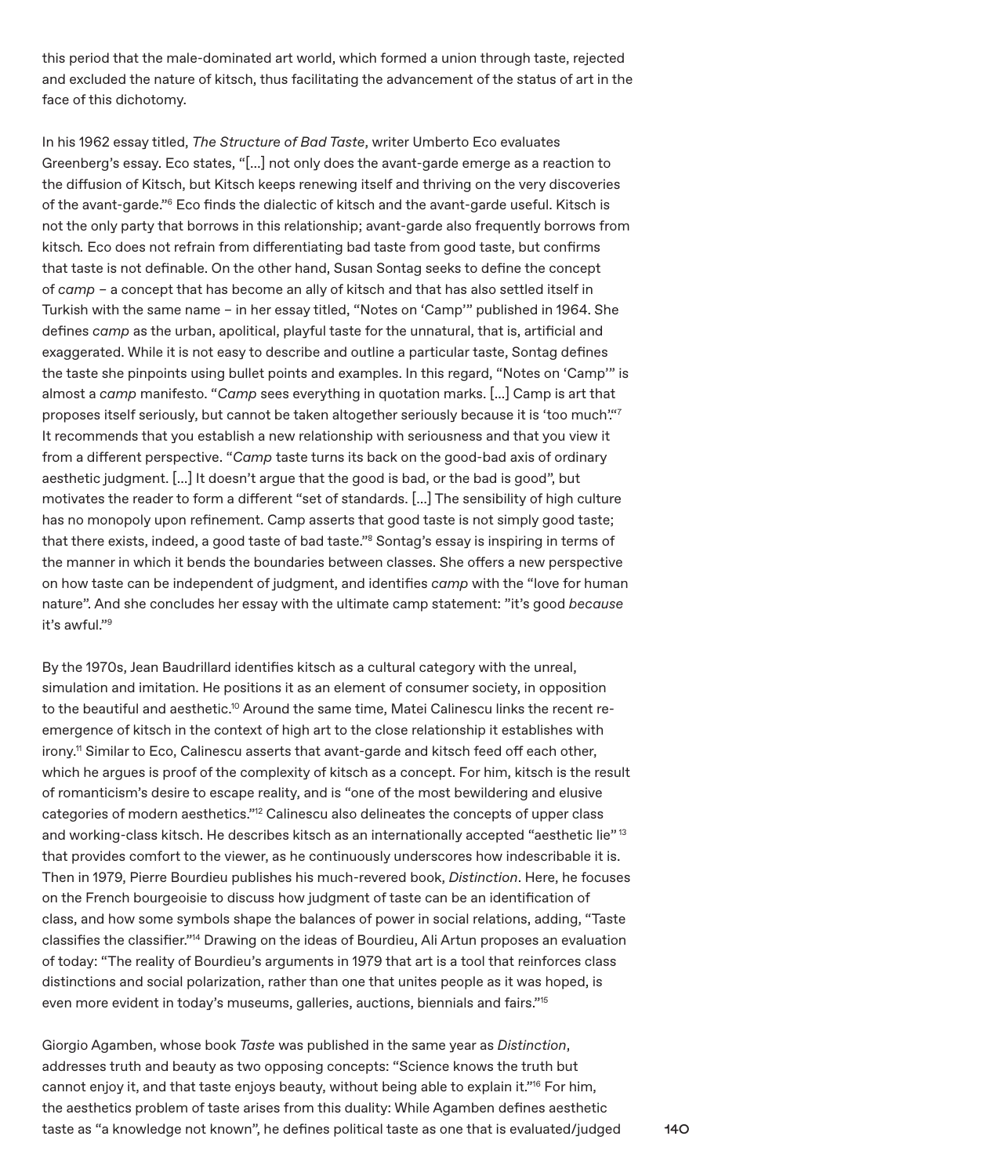and quantifiable. Can pleasure know, can knowledge enjoy, the enigmatic relation of these concepts is, for Agamben, one of the essential qualities of modern society.17

In light of this short historical process, taste may still be an indication of class today, but the structure of the mechanisms that feed and strengthen this signal has now become different. Inspired by kitsch's inclusive and diverse structure, contemporary art practices that borrow, repeat, change and re-present are evolving as they become intertwined with social movements. Can kitsch be rid of its old definition and addressed differently with the recent popularization of American social movements, such as "Me Too" and "Black Lives Matter", and the rise of a multicultural and pluralist approach? Artist and designer Louise Schouwenberg asks: "How cynical is the concept of "taste" in a time when everything seems possible, and we are no longer constrained by frameworks set in stone?"18

### Taste as an Indication of Class

Taste determines the boundaries of high and low culture through signs without fully describing them, and kitsch stretches these boundaries and expands

the gray zone between the two sides. Ruth Holliday and Tracey Potts whose research focus extensively on kitsch and who have contributed to this publication, assert, "to say that taste is entirely a product of class fails to acknowledge the intersectionalities of identity."19 Focusing on these intersectionalities may be possible by observing art production and how it takes shape. The appreciation of the unique, original and exclusive against the mass produced following the Industrial Revolution becomes ambiguous with the artistic production of art practitioners whose works carry traces of collective culture. In this regard, a visual language is being shaped where art and craft or instinctive and acquired taste are intertwined. In the words of Chus Martinez, who has also contributed to this publication, "Art exists for a reason, not for validating a social class."<sup>20</sup> Included in this section are three artists who address the relationship of taste and class in their works.

Gülsün Karamustafa, whose works titled, *Tigerella* (1983), *Watermelon Carpet* (1986)*, Ascension* (1981) and *Spiral* (1981) are presented in the exhibition, has been thinking about and producing works that deal with the concept of kitsch for a long time. Kitsch is fueled by the shifts both between times and geographies; the transportation of the village aesthetic to the city plays a significant role in the artist's works. The collage works *Watermelon* and *Tigerella*, which she created using the scrap fabrics she collected from houses during the period in the 1980s when she worked as an art director in films, repurpose some of the visual signs such as flower and animal prints, by infiltrating the stratified structure of the city following mass migration. *Ascension* and *Spiral*, on the other hand, recall still images from a film set, which gained a dimension through the use of plastic plants and found objects. The artist frequently takes on the visual language of the objects and fabrics that were used in households and thus reflected in films.

Brazilian artist Bruno Miguel, on the other hand, participates in the exhibition with an installation composed of sculptures and titled *These People in the Dining Room* (2012-14)*.*  The title of the work is derived from the lyrics of the song Panis et Circenses [Bread and Games] by the group Os Mutantes, which was formed as part of the *Tropicalia* movement during the period of dictatorship in Brazil in the late 60s. Each of the sculptures is presented in hybrid forms that evoke the artificial and natural at the same time, and where the artist transforms porcelain trinkets collected from auctions or flea markets using materials such as foam, wire, paper pulp and striking colors. The cups and plates, which were once upon a time preserved for the most important guests, perhaps used very rarely, become part of this vibrant forest designed by the artist. Bringing together Brazil's colonial past and the colorful world of the Rio Carnival, which takes place every year in Rio de Janeiro and dates back to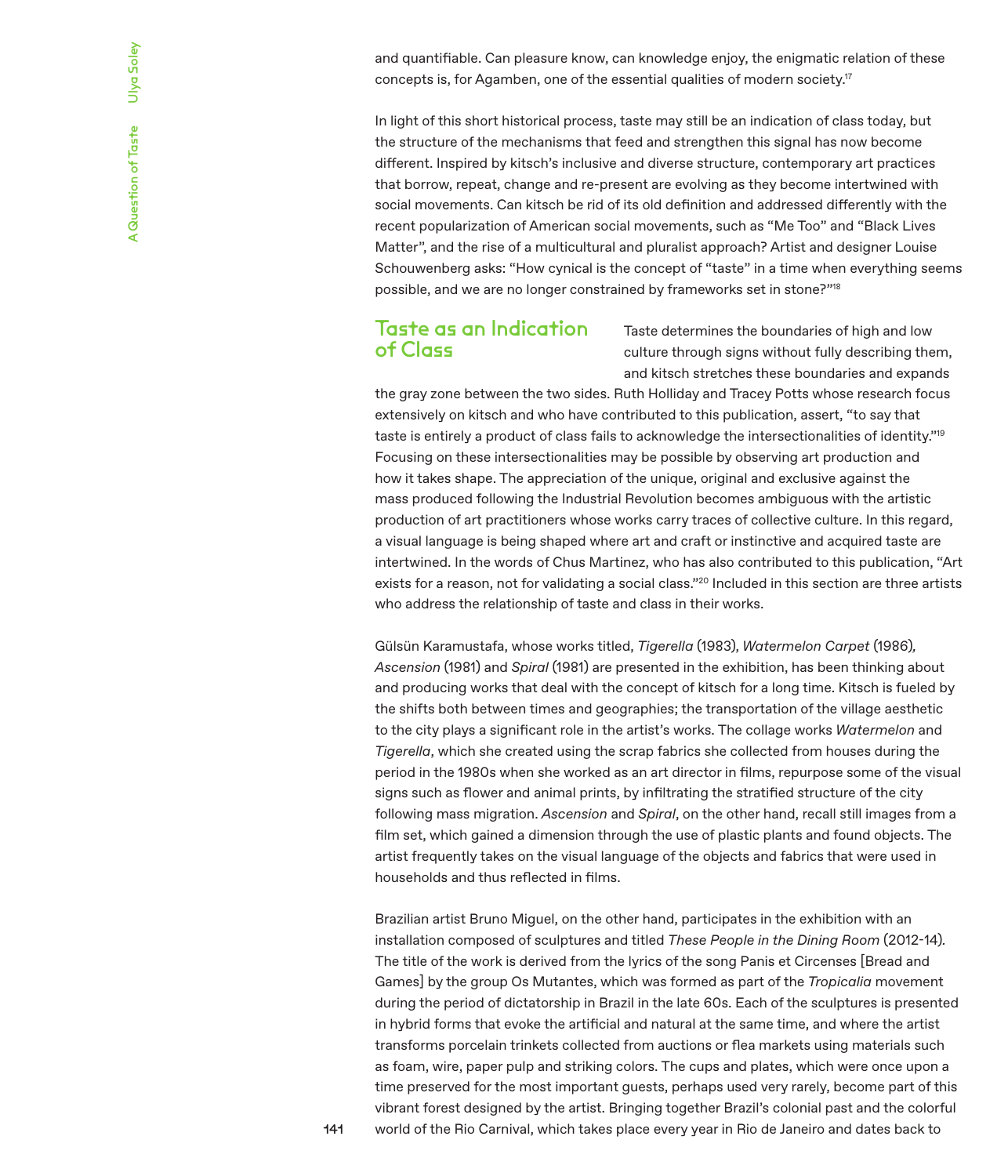the 17th century, the installation is based on contrasts such as high/low culture, upper/lower class that have historically coexisted in the country and have shaped its cultural identity. Can the porcelains representing the hard-to-attain class and the neon colored palms trees embraced by mass culture congregate at the dinner table?

Similarly, Volkan Aslan, who frequently uses found porcelains in his works, produces an installation specifically for the exhibition, inspired by the Kütahya Tiles and Ceramics Collection, one of the three main collections of the Suna and İnan Kıraç Foundation. Dating back to the 20<sup>th</sup> century, the vibrant colored ceramic figures from the collection that have been produced by different masters become the inspiration for Aslan, whose new works come together with these Kütahya ceramics in the installation. At times, the artist's works and the works from the collection are indistinguishable from one another. The installation turns into a platform where seemingly opposing concepts such as original and copy, real and fake, art and craft become intertwined, essentially questioning this opposition.

The nature of creating collections evolve, and become repetitive, in the 19<sup>th</sup> century along with the beginning of image production through mass production and photography according to Celeste Olalquiaga.21 Melancholic kitsch and nostalgic kitsch*,* the two concepts Olalquiaga focuses on in her book, *Artificial Kingdom*, are related to collecting. For Olalquiaga, nostalgic kitsch is the result of an attempt to keep the past alive, while melancholic kitsch accepts loss, knowing that there can be no imitation to replace it.<sup>22</sup> Displayed at various locations in the exhibition, the prison bead collection consists of various beadwork made by prisoners in prisons from the early 1900s to the 1990s, and establishes a connection with the concept of "melancholic kitsch". First launched by the convicted soldiers in the British prison camps following World War II, this tradition still continues today in prisons across Turkey. Prisoners producing these wallets, bags, cigarette cases, cologne holders or various other ornaments using glass and opaline beads can use these beadworks to send messages to their relatives outside or earn income by selling them. Requiring meticulous and elaborate craftsmanship, beadwork is also a practice that helps prisoners pass the time. The personal history conveyed by each beadwork and the situation they represent in the broader sense, namely, imprisonment or the loss of freedom is a representation of melancholic kitsch, and thus the collection's direct connection to the exhibition. While the exhibition explores kitsch in the context of contemporary art, it continues to trace kitsch in everyday objects that have distinct stories through this collection.

## Rectangular Maps of the Global World

Taste is a concept that has been shaped geographically, but one that has also spread globally, especially with digitalization. Vernacular

preferences can quickly get adopted and accepted by everyone and this condition is defined as *monoculture*; such as homes all around the world furnished with Scandinavian design sensibilities. Looking from where we are, aesthetics is a fundamental concept that emerges from the West. The concept of aesthetics makes one feel like all of the emulated values are on the side of the map where the sun sets, and all of the cultures that remain on the side where the sun rises are "low culture". In recent years, however, a recalibration was made following the realization of this problematic situation. The fact that the East is considered *cool* from time to time causes the repositioning of traditional practices such as yoga, meditation, shawl, batik, and marbling into contemporary languages. In the context of Turkey, the dichotomy of the village vs. city aesthetic emerges in different ways: a tapestry being transformed into a contemporary artwork or a ceramic designer pot made with the mold of a yoghurt container. Could there be a strange re-appropriation during a period marked by retreating towards the East, both in terms of spirituality and taste? The artists whose works are featured in this section adopt kitsch with their pluralist approach, and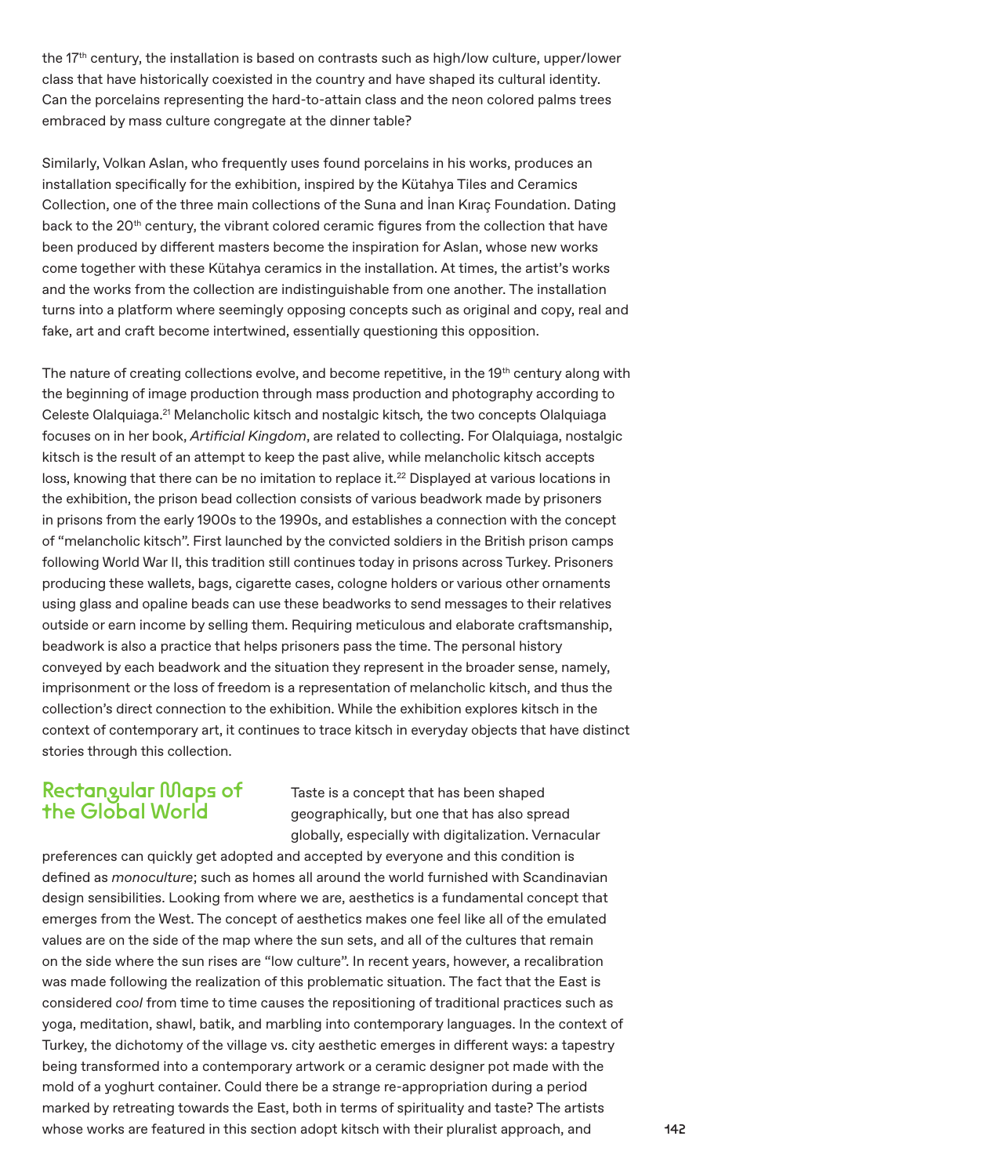without resorting to an orientalist perspective, instead utilizing it as a tool to stretch the structures of class society.

The four-channel video installation, *Easternsports* (2014), directed by artist Alex Da Corte incorporates a text by Jason Musson, who is known for the web series, "Art Thoughtz." Inspired by American playwright Thonton Wilder's 1938 play, *Our Town.* A vignette-style portrayal of daily life of the period, with directors such as Peter Greenaway, Jim Henson, and David Lynch, the installation offers theatrical comments on a range of subjects including art theory, the banality of social media, class, race, gender and consumer culture. Real and surreal characters such as women doing yoga or taking *selfie*s, twins playing beer pong, people doing karaoke, skateboarders, a mummy, a man riding a horse or a witch smoking a cigarette blend into the background in their costumes. With its pop visual style, the video depicts a fake world, and does not try to hide its fakeness. Accompanied by colorful chairs and fake oranges that extend from the video to the installation, the neon symbols displayed on the walls where the video is projected and the plastic floor coverings express today's visual culture in poetic and sometimes absurd language. While reflecting on the culture that the West has borrowed and instrumentalized from the East, it questions the hierarchy between mass culture and high culture.

Art collective Slavs and Tatars's *Pickle Politics* (2019) series looks at the symbolism of the process of fermentation, by way of notions with double meanings such as the rotten, the spoiled, and the soured. Pickle juice is a medium, which the artists utilize to interpret cultural differences. Pickle juice, which is believed to be remedial for a hangover in the East and is generally sold as homemade, is marketed as a sports beverage in the West; notwithstanding the East's defeated melancholic stance, the West always takes a positive attitude. *To Turn* is inspired by PVC curtains that divide markets or butchers spatially for purposes such as providing hygiene and temperature control. The curtain draws attention to the simultaneous association of fermentation with the concepts of decay and preservation—which are seemingly in opposition—while its logo, which evokes a sports beverage bottle, addresses the use of pickle juice in different geographies. Using humor, the work challenges established norms with plays on words, such as "Salection de luxe", "Turşu und termie", and "High Yield Infidillity" or the feminist nipple intervention on the pickle. The pickle juice vending machine titled, *Brine and Punishment* presents the pickle juice in bottles designed by the artists and prepared by Petek Turşuları (Petek Pickles).

Artist duo FAILE recreate an installation that they initially realized for their *Shrine* project in 2016. Inspired by different elements of worship such as roadside shrines, prayer wheels and temples, the artists reinterpret these structures within a contemporary visual language, thereby contemplating the divine and the mundane together. The figure of the Virgin Mary, which we are used to seeing in such structures, is replaced by a female figure holding a skateboard, while the tiles with Islamic motifs adorning the framing structure of the installation remind the viewers of the walls of a mosque. The installation brings together various clues from belief systems directly pointed out by religious symbols, bearing the hope of believing in a reality beyond ordinary everyday life against the modern and contemporary art practices that are centered around the West. *Shrine* is a place of fictional memory where shared memories and unpredictable futures can bring everyone together on common ground, regardless of class differences.

The video titled, *Dream Soup* (2019) by artist Farah Al Qasimi, who continues to work in New York, takes place in a shop that produces fake perfumes in the United Arab Emirates. Selling women's perfumes with names such as Feminism, Pink Chill, Only She, Flawless, Nice Lady, Tender Feelings, Extreme Happiness, Lovable, Desire and men's perfumes called Macho

143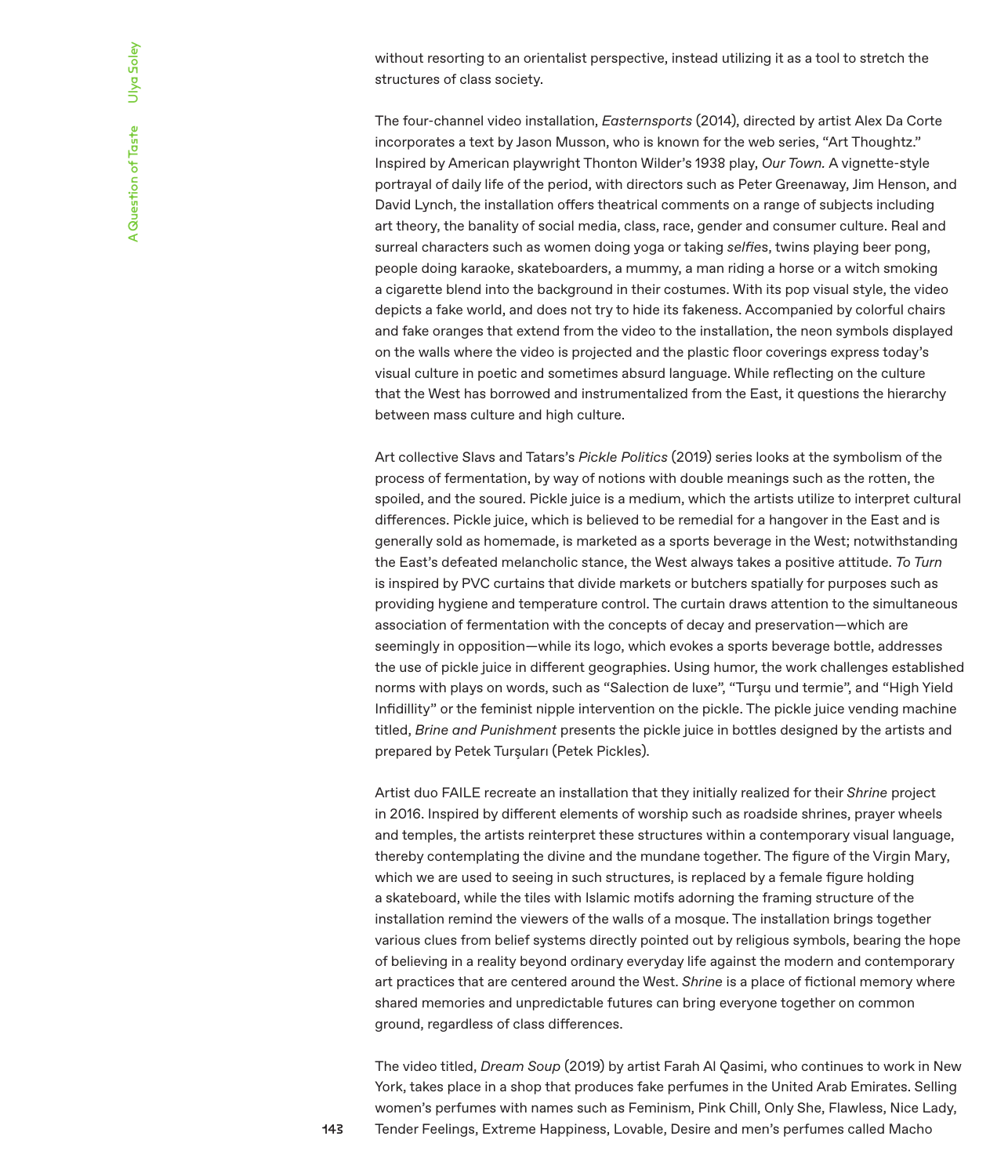Man and Man Hood, this highly disordered shop houses various colored liquids that are being transferred into colorful perfume bottles decorated with gold. Materials such as funnels and containers that evoke test tubes come together in this uncanny environment, miles away from science, and where labels are attached with the help of irons. The men and women's perfumes categorized into plastic boxes overlook the non-binary gender concept ignored by the advertising slogans that idealize the identities of men and women. The accompanying soundtrack that initially creates the dream-like atmosphere that a perfume and its promises could offer, evolves into a realistic nightmare in the minutes that follow. Advertising posters for perfumes of well-known brands remind us that the process of making these perfumes is not that different. The gray area between the real and the fake is an implication of the fragility of the value judgments created by consumption culture.

# But Gullüm\*

One of the reasons for the historical positioning of mass culture against "high art" is considered to

be the identification of mass culture with women: The understanding of mass culture as feminine and inferior dates back to the end of the 19<sup>th</sup> century, namely, the beginning of mass production according to Andreas Huyssen.23 According to Huyssen, modernism arose out of mass culture and the desire to keep threatening "female" aspects of the masses away. For Huyssen, the collapse of this understanding, which locates both women and mass culture as the wretched "other," corresponds to the collapse of modernism itself.<sup>24</sup> Tracey Potts and Ruth Holliday's essays, as included in this catalogue, also address the association of kitsch with femininity and relate the transformation kitsch goes through following the 1960s with the rise of women artists. While Sontag, who wrote on *camp* during the 60s, argues that there is a direct relationship between *queer* and  $\emph{camp.}^{\rm 25}$  The efficacy of queer feminism in the formation of a concept like *cool* kitsch and the power of kitsch to influence art practice is undeniable. Following the male-dominated modernist era, a new pluralistic approach is being formed to discuss concepts such as beauty, style and taste. In this regard, "The distinction between 'high' and 'low' culture seems less and less meaningful" according to Sontag.<sup>26</sup> The loud music and the multicolored, festive and inclusive visuality created by the three artists and collectives whose works are included in this section, slowly begin to break down the walls built by modernism.

Pierre et Gilles, the artist duo consisting of Pierre Commoy and Gilles Blanchard, incorporate photography and painting to create multi-layered works based on studio photographs of their friends or famous figures. Combining images of popular culture with quotations from art history, the artists use a visual language that glorifies the *camp* aesthetics of queer culture and emphasizes gender fluidity. *Flowers and Tears* (2016), one of the works in the exhibition, depicts *showgirl* and diva Lolly Wish in a glamorous and iconic pose among pink and purple flowers wearing a stage costume. *Magical Mirror* (2015) portrays fashion designer Olivier Rousteing staring at himself in a gilded mirror. *Icarus, Leading Bird* (2013), on the other hand, presents a portrait of dancer Jonathan Forte Scannapieco, inspired by Icarus, whose wings are believed to be burning because he flew close to the Sun in Greek mythology. Artists transform figures from the world of fashion, pop culture and entertainment industry into subjects of their artistic practice in large, multicolored, floral and beaded portraits.

Since 1992, artist and dancer Nick Cave has been designing costumes that he calls, *Soundsuit* [Sound-clothes] that make a sound when worn. The artist, who produced his first Sound-suit in Los Angeles as an act of resistance against the police beating of black activist Rodney King, has designed over 500 costumes to date. Hiding the wearer's body completely, these costumes render signs of identity such as race, gender and class invisible. These costumes, produced by the artist using everyday materials such as feathers, beads, hair, and plastic buttons, allow us to think about art and craft together. Cave's *Drive-By* (2011),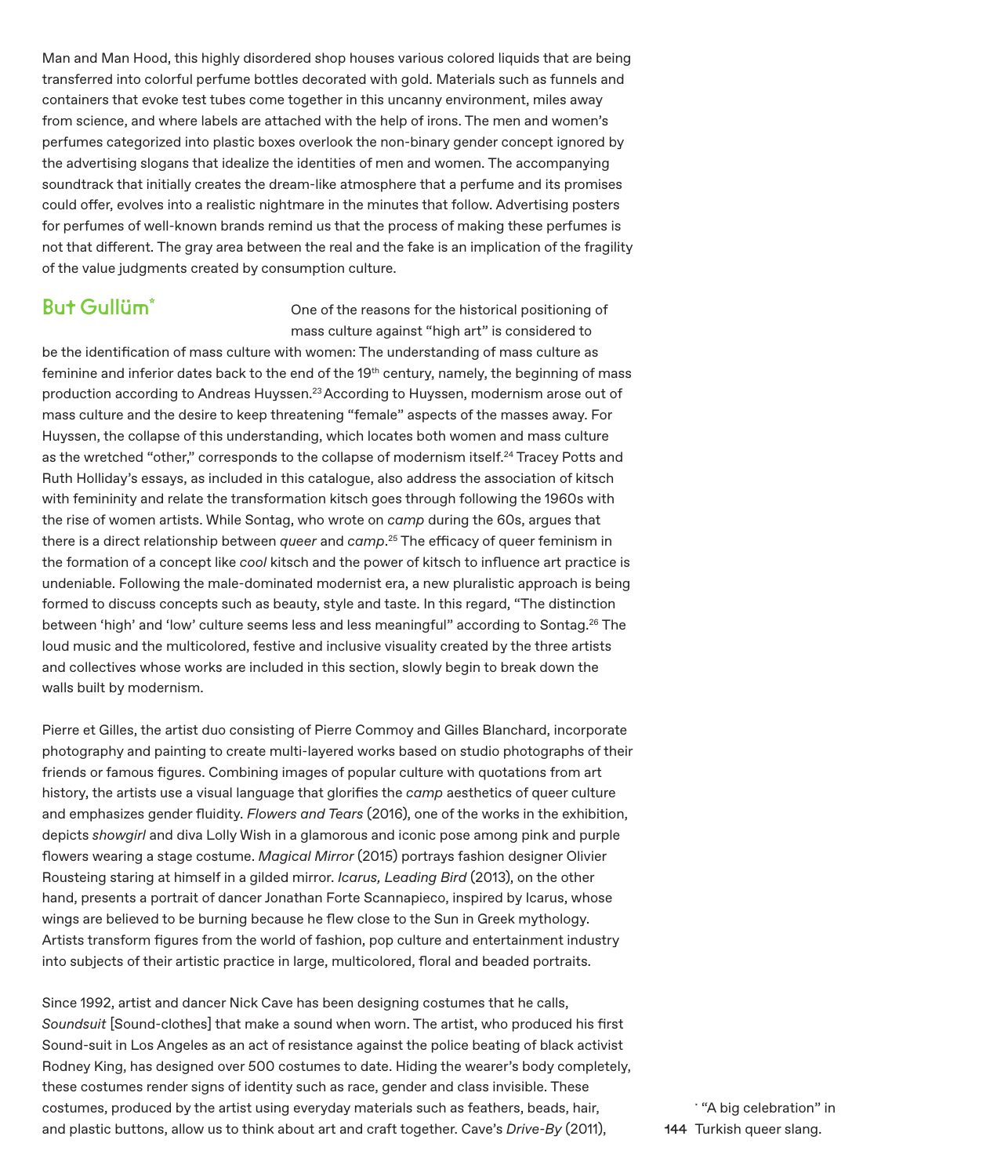where costumes transform into performances, presents figures dancing freely in the middle of nowhere, accompanied by music. The artist creates a fictional world through sequences that are sometimes slowed down, and sometimes accelerated, and where various figures roll, jump or fall from the sky. This multicultural and inclusive world takes an enthusiastic stance against the white, minimalist and modernist aesthetic.

Hayırlı Evlat's work titled *Bırak Kendini* [Let Yourself Go] (2019) is a pop song and video inspired by Sinop, the happiest city in Turkey according to survey results. Judging by the responses given to most of the questions posed by Hayırlı Evlat to the residents of Sinop, this statistic, despite being useful for tourism companies, does not reflect reality. Still, some residents think they are more peaceful when compared to residents of other cities across Turkey. The artist who describes happiness as "a soft resistance" within the political climate of Turkey, makes references to the fake happiness featured in advertising images in this video, which starts on a beach, and moves to the forest to a game table to a dinner with rakı, where the acting is exaggerated. The empty promises of repetitive political discourses blend in with the wind along with chorus sung together by the performers, the accompanying choreography and the blues and greens of the background. Hayırlı Evlat transforms this form of popular culture, namely, the music video to create more inclusive representations, drawing attention to the dysfunctional or problematic areas of the system.

# Internet **W**

The most important development for the dissemination of mass culture is undoubtedly the

beginning of the widespread use of the internet in the 1990s. In this regard, as we move from material culture to post-internet visual culture, we notice that a dialogue has developed between the two, which still continues. While the visuals from the physical world are multiplied by digital sharing, a subculture of digital images is concurrently being formed through GIFs and memes shared on the internet. GIF, which stands for Graphics Interchange Format, can be described as a visual storage format. These images, which are being disseminated – and sometimes simultaneously being forgotten – at an incredible speed, form a real community between the users. For instance, knowing the meaning of a popular image on Reddit might mean that one can be a member of this almost irrelevant, genderless, ageless community. The power of mass culture that is being shaped and disseminated on the internet is directly related to contemporary art: works that incorporate elements from the internet are evaluated under the term post-internet.<sup>27</sup> The nostalgic visual language that continuously references old habits of the internet, and these silvery flowers, which have a direct connection with kitsch, corresponds with the identity of the digital that does not seek reality. Artist James Bridle's concept of "'the new aesthetic,' speaks of the appearance of the visual language of these digital formations in the physical world, and the blending of virtual and physical."28 Perhaps because reality is not sought in the new aesthetics of the digital, the ascent of the artificial or the fake on the internet can be much faster: if kitsch is a concept associated with falsity, could emojis be considered kitsch because they replace words? The visual archive on digital platforms is infiltrating reality everyday, and this can even become a determining factor for the fashion of certain plastic surgeries. This section contains three video works directly related to internet culture.

Titled after the lyrics of Lionel Richie's song, *Hello,* the video*, Is It Me You're Looking for?*  (2014) is by artist Miao Ying. In the video, Richie plays an art teacher, whose visually impaired student creates a sculpture portraying him and uses the sculpture to declare her love for Richie, saying, "This is the way I see you." The artist draws a parallel between her relationship with the internet in China and the relationship between the visually-impaired woman in the video and Lionel Richie. Internet censorship in China is the most extensive in the world: Facebook, YouTube and Twitter are among the popular platforms that are not accessible in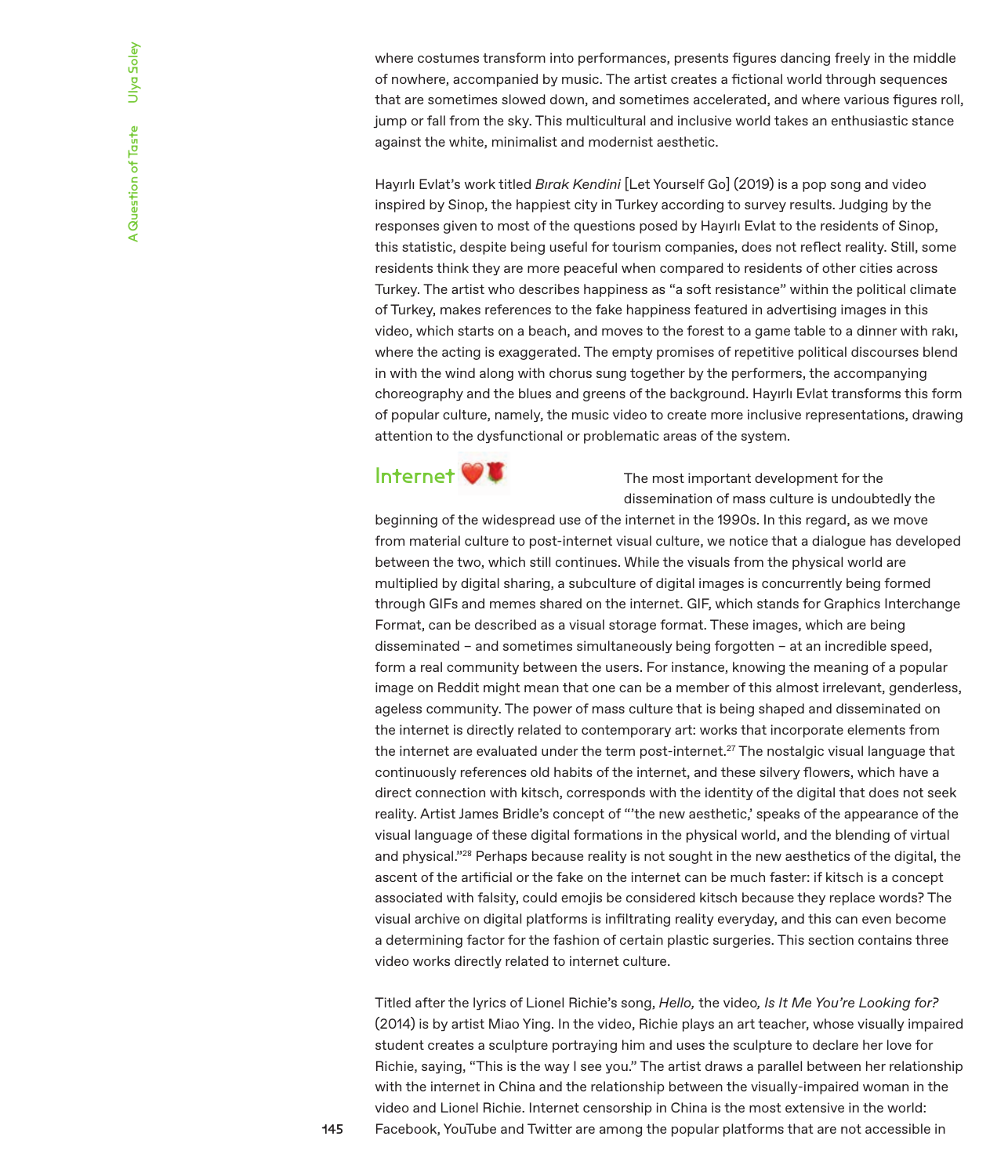China. The video, which deals with this situation that has resulted in phrases such as, "Great Firewall of China" or neologisms such as "Chinternet," incorporates GIFs created from the screenshots of various censored pages, and Chinese internet poems such as, "To be missed is another kind of beauty" and "When cigarettes fall in love with matches the cigarettes get burned." The kitsch typefaces fed by the visual culture on the internet and the 80s romance of Lionel Richie, framed within YouTube, are expressions of the artist's admiration for the internet despite ongoing practices of censorship in China.

Cameron Askin's work titled, *Cameron's World* (1994-2009) is a web-collage project bringing together images and texts from the GeoCities web hosting service, which was established in 1994. GeoCities was an actively used service, which let people create and publish websites for free and made it easy to browse such user-created websites by their themes. By the time of its termination there were at least 38 million pages displayed by the service. *Cameron's World* brings together thousands of iconic archival material from this rich resource: "under construction" signs, Furby GIFs, glitter roses, neon planets, those seeking lovers and dramatic quotes. The video, which presents details from the most intimate corners of the internet, presents a realistic impression of the visual culture of that period. On the Geocities platform, which provided free access to all users, it was possible to come across highly detailed pages where people freely expressed their creativity. Today, the visuality of the internet has a simpler language that serves commercial purposes, directs us to the content we are accustomed to without letting us get lost in different worlds and is thus more akin to our physical world. In the artist's words, *Cameron's World* is "A love letter to the internet of the old".

Producing the most iconic examples of post-internet art, Olia Lialina's video, titled *\*Treasure Trove*\* (2017) is a collage of GIFs on the Blingee platform. Blingee is a platform that offers users tools that allow them to add glitter flowers, hearts, jewels or animated text to their images and turns them into fun GIFs. On this platform, which has become an important building block of "digital folklore", users can move from one image to another through blingee's and stamps. Bringing together 440 jewel animations provided on the platform, \*Treasure Trove\* also investigates the transition from early animated GIFs to the gemstone GIFs of the post-2000s through these images that shine, dance and revolve around themselves. Deeming the internet-specific visual language that includes cat photographs, bright glittery objects, and gradient rainbows, which are created by the users themselves, as an element of "low culture," and ultimately ignoring this language would also mean overlooking a very important aspect of contemporary visual culture. *\*Treasure Trove\** draws attention to this culturally rich world of the internet.

# An Inclusive Future

Milan Kundera claims, "No matter how we scorn it, kitsch is an integral part of the human condition"29

in his widely acclaimed book, *The Unbearable Lightness of Being*, written in 1984. Monica Kjellman-Chapin, who has recently prepared an anthology on kitsch, shares a similar view: "Due to the ever-transforming, context-driven, and experience-bound nature of kitsch, its continuing relevance is all but assured. One might argue that today we have reached a kind of taste reversal as far as kitsch is concerned."30 Some argue that kitsch reaches the level of beauty by conceptualizing ugliness and vulgarity, while some claim that it opens up space for itself by challenging the definition of beauty. Regardless of its methods, kitsch continues to impress its viewer by infiltrating the system through its cracks. Today, nonhierarchical relationships can be established between various tastes, just as different tastes can often come together. In this regard, Vivien Philizot provides examples such as watching a Tarkovsky movie while eating McDonald's or going to karaoke after eating at a Michelinstarred restaurant.<sup>31</sup>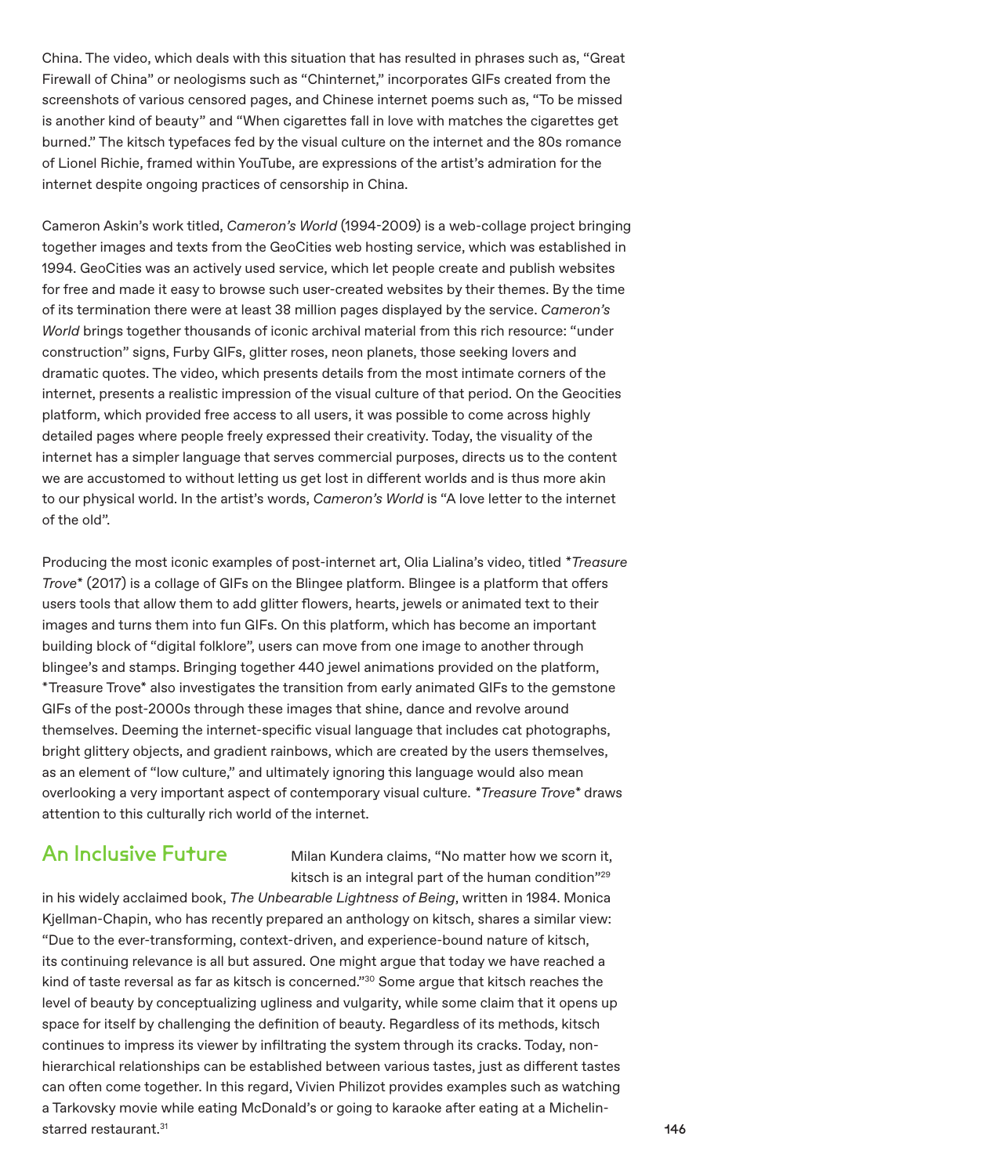Today, as the boundaries between "high art" and "mass culture" become blurred, contemporary art, which leaves its masculine and elitist history behind and gets equipped with inclusive and queer-feminist reflexes, offers important clues to interpret visual culture. Sander van Zanten and Marel Cobussen argue that, "The distinction between 'good' and 'bad' art could, and can never be, objectively determined. All the same, it is not an entirely subjective matter: it is the subject of an ongoing debate in which essentially everyone can participate. You can most certainly argue about taste!"<sup>32</sup> In this era when diversity, ambiguity, and ineffability are sanctified, can kitsch be a tool to carry these values forward? Could thinking about avant-garde and kitsch side-by-side rather than in opposition — by looking closely at contemporary art's relations with the collective aspects of mass culture, rather than considering mass culture as unsubstantial, banal and inferior, and trying to explore the ties between them — agitate the existing structure of class society? Is it possible to define taste as something other than an indicator of class? *A Question of Taste* aims to open the subject of taste up for discussion, toward a more inclusive future.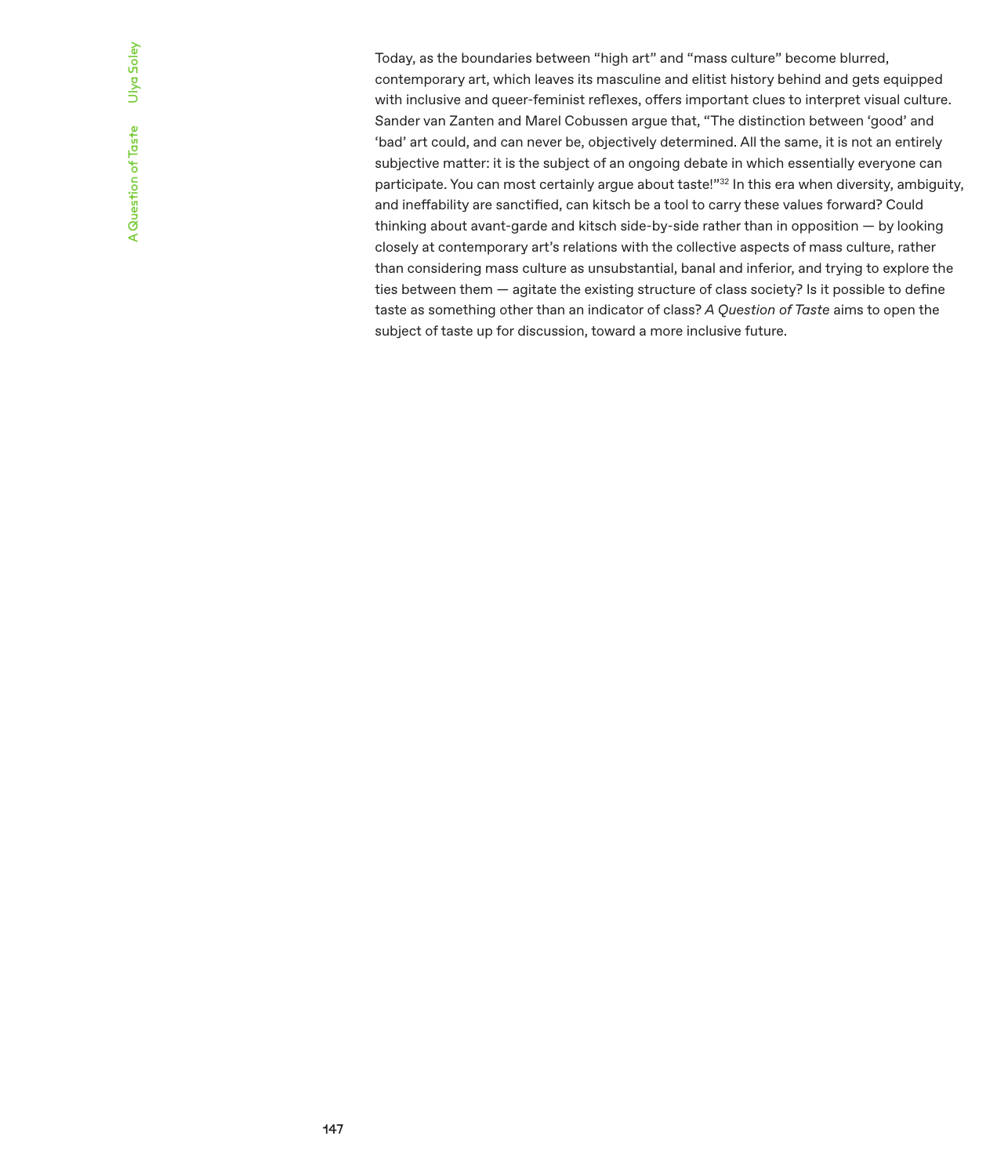1 Celeste Olalquiaga, *The Artificial Kingdom* (Minneapolis: The University of Minnesota Press, 1998), p. 97-98. 2 Herman Broch, "Notes on the Problem of Kitsch," *Kitsch: The World of Bad Taste,* ed. Gillo Dorfles (London: Studio Vista Limited, 1969), p. 49-76.

3 Walter Benjamin, Winfried Menninghaus, "On the Vital Significance of 'Kitsch': Walter Benjamin's Politics of 'Bad Taste'," *Walter Benjamin and the Architecture of Modernity,* ed. Andrew Benjamin and Charles Rice (Melbourne: re.press, 2009), p. 39–58.

4 Clement Greenberg, "Avant-garde and Kitsch," *Art and Culture: Critical Essays* (Boston: Beacon Press, 1989), p. 3-21.

5 Martha Rosler, "Culture Class: Art, Creativity, Urbanism, Part I," *e-flux journal,* no. 21 (December 2010),

https://www.e-flux.com/journal/21/67676/culture-class-art-creativity-urbanism-part-i/.

6 Umberto Eco, "The Structure of Bad Taste," translated by Anna Cancogni and David Robey. *The Open Work.* (London: Hutchinson Radius, 1989), p. 187

7 Susan Sontag, "Notes on 'Camp'", *Against Interpretation and Other Essays* (London: Penguin Books, 1966), p. 17.

8 Ibid, p. 25-30.

9 Ibid, p. 33.

10 Jean Baudrillard, The Consumer Society: *Myths and Structures* (London: Sage, 1998), pp. 110-111.

11 Matei Calinescu, [Five Faces of Modernity]. *Modernliğin Beş Yüzü,* trans. Sabri Gürses (İstanbul: Küre Yayınları, 2017), p. 256.

12 Ibid, p. 258.

13 Ibid, p. 251-286.

14 Pierre Bourdieu, Distinction: *A Social Critique of the Judgement of Taste,* trans. Richard Nice (London: Routledge, 1984).

15 Ali Artun, "Kitsch, Pop ve Eleştirinin Anlamsızlaşması," Çağdaş Sanatın Örgütlenmesi – *Estetik Modernizmin Tasfiyesi* (İstanbul: İletişim Yayınları, 2010), p. 27-54.

16 Giorgio Agamben, *Taste,* trans. Cooper Francis (Pennsylvania: Seagull Books, 2017), p. 8. 17 Ibid, p. 66.

18 Louise Schouwenberg, "Innovation as a Premise of Art and Design Education," *Material Utopias* (Amsterdam: Sternberg Press, 2017), p. 37.

19 Ruth Holliday and Tracey Potts, *Kitsch: Cultural Politics and Taste* (Manchester: Manchester University Press, 2012), p. 244.

<sup>20</sup> Chus Martinez interview with Can Altay, Ahali, podcast, 13 November 2020, https://www.ahali.space/ episodes/episode-9-marianapestana-68hbd.

21 Celeste Olalquiaga, *The Artificial Kingdom* (Minneapolis: The University of Minnesota Press, 1998), p. 14. 22 Ibid, p. 276.

<sup>23</sup> Andreas Huyssen, [Mass Culture as Woman: Modernism's Other]. "Kadın Olarak Kitle Kültürü: Modernizmin Ötekisi," *Eğlence İncelemeleri,* ed. Tania Modleski, trans. Nurdan Gürbilek (İstanbul: Metis, 2016), p. 257-281. 24 Ibid, p. 257-281.

25 Susan Sontag, "Notes on 'Camp'", *Against Interpretation and Other Essays* (London: Penguin Books, 1966). 26 Susan Sontag, "One Culture and the New Sensibility", *Against Interpretation: And Other Essays* (New York: Dell Pub., 1966), p. 51.

<sup>27</sup> The rather ambiguous term post-Internet art, coined by artist Marisa Olson, refers to works that are driven by digital networks, but can be produced in various media or take physical forms. These works that take the Internet as source material were described as "Internet aware" by the artist Guthrie Lonergan. Regine Debatty, "Interview with Marisa Olson," we make money not art, March 28, 2008, https://we-make-moneynot-art.com/how\_does\_one\_become\_marisa/.

28 James Bridle, "The New Aesthetic and its Politics," *You Are Here: Art After the Internet,* ed. Omar Kholeif (Manchester & London: Cornerhouse ve SPACE, 2014), p. 20-27.

29 Milan Kundera, [The Unbearable Lightness of Being] *Varolmanın Dayanılmaz Hafifliği,* trans. Fatih Özgüven (İstanbul: İletişim Yayınları, 1986), p. 263.

30 Monica Kjellman-Chapin, "Introduction," *Kitsch: History, Theory and Practice,* ed. Monica Kjellman-Chapin (Cambridge: Cambridge Scholars Publishing, 2013), pp. ix-xxiii.